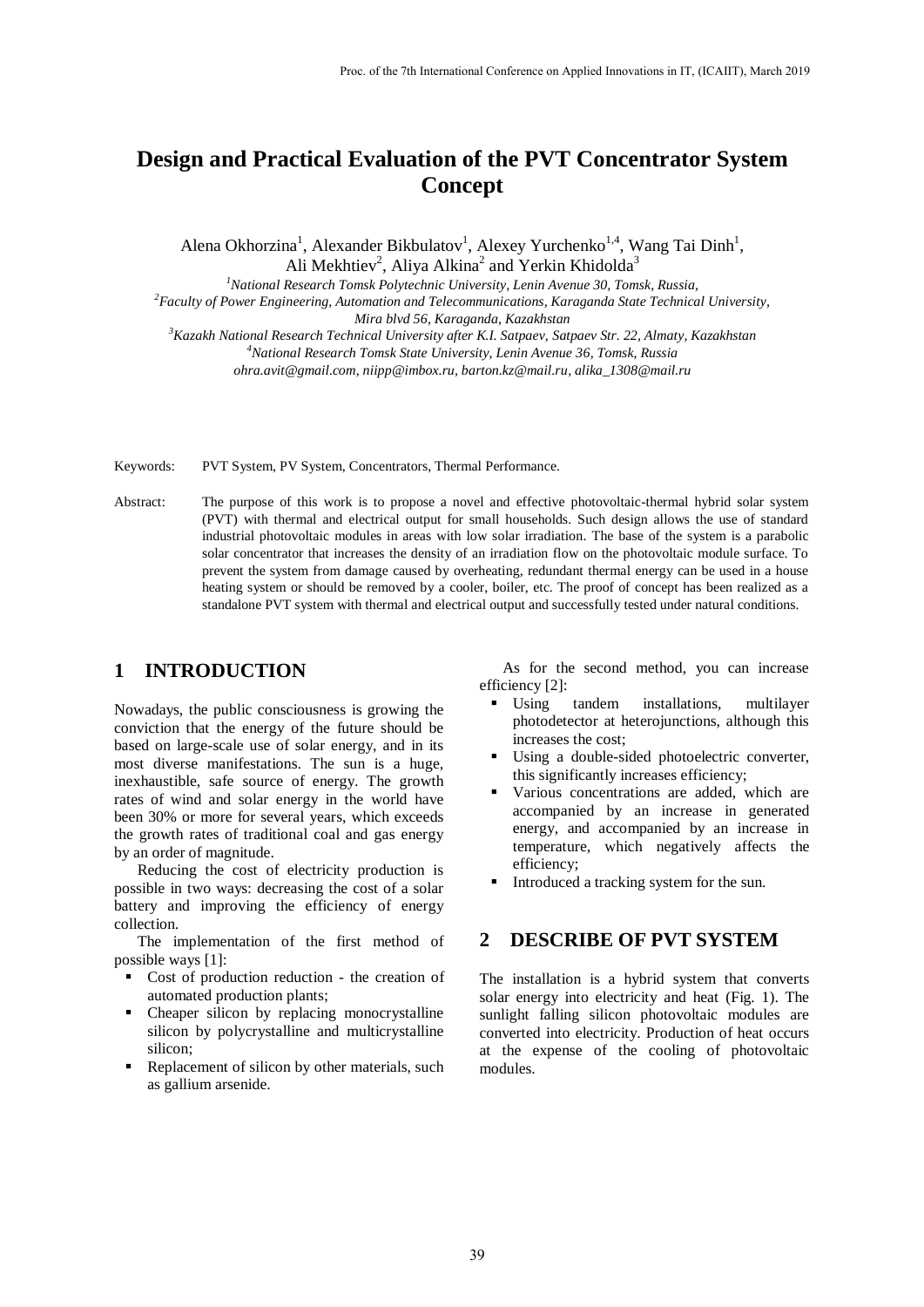

Figure 1: PV concentrator system with a heat sink: 1 is PV module, 2 is Concentrator, 3 is Accumulator Battery, 4 is Copper Tubes, 5 is Boiler, 6 is Temperature Sensors, 7 is Sensor of Tracking System, 8 is Control System, 9 is Rotating device, 10 is Pump.

The low concentrator is added to the system to increase energy production. The concentrator is a parabolic reflector.

Coming radiation flux falls on the concentrator and is reflected on the photovoltaic module. The plane of the solar module is located perpendicular to the flow of the reflected radiation. Direct light is not incident on a photovoltaic module.

The photovoltaic module consists of the two panels arranged in parallel to each other. The area between the photovoltaic modules is filled with the liquid. The photovoltaic modules are cooled by the liquid flow at the same time the liquid is heating.

The concentrator consists of two parabolic reflecting surfaces. The concentrator can be made of any material that meets the economic and operational tasks, such as metal or plastic with a reflective coating [2].

To increase the energy production is added in the low reflective concentrator. The concentrator provides increased density of the incoming solar energy flow in 2-3 times, thereby increasing the efficiency and the production of electricity. Also because of the increase in incoming solar flux on the surface of the PV module is heated; which leads to loss of efficiency and, when heated to a temperature above 130 °C, delamination or deterioration of elements of ohmi contacts photocells [1, 2].

The cooling system is a typical thermal solar system. Any liquid with a high specific heat capacity, such as glycol, mineral oil or water, can be used as a coolant. The easiest and most affordable option is water. Water is pumped from the bottom and moved upward by the pump. A configuration of cooling system is coil.

The control system consists of the several subsystems that control individual units. Harmonization of all subsystems is based on a microcomputer BeagleBon. Power for BeagleBon will be provided directly by PV modules as well as other sensors. The microcomputer will form a database of system and save it. That will optimize the system.

Management of PV: Battery control will be based on the MPPT-controller.

The system orientation to the sun is realized on the basis of the active tracking system [3]. The active system determines itself the position of the sun and issues a control signal to correct the position. Accordingly, the passive system works according to given astronomical data on the position of the sun during the day. Passive system is less effective on cloudy days.

The solar tracking system based on the photoelectric sensor. In our system we use three photovoltaic inverters A, B and C [4].

Control cooling system. The subsystem monitors the temperature of the coolant at the inlet and outlet of the solar panel [5, 6].

If the temperature difference at the inlet and outlet is less than the minimal value (approximately 5°), the pump power is decreased; if greater than the maximum value, it is increased (approximately 20°).

Authors see a prospect for alternative energy usage for small villages and private houses in distant and remote terrain (example, villages in a taiga, and houses of forestry officers in national parks).

### **3 THE MATHEMATICAL MODEL OF PVT SYSTEM**

Numerical modeling of a PV concentrator system is designed with the help of Simulink/MatLab and is presented in [7]. MatLab works with matrix data and enables to create a custom calculated program. Simulink implements the principle of visual programming: the user uses the library to construct the model, configures the solver and calculation step.

The electrical model is based on the double exponential model of the photovoltaic cell. The model for the proposed range of the equivalent circuit elements, irradiance and temperature as model inputs, with the corresponding values of voltages, currents, and power as outputs is presented [8].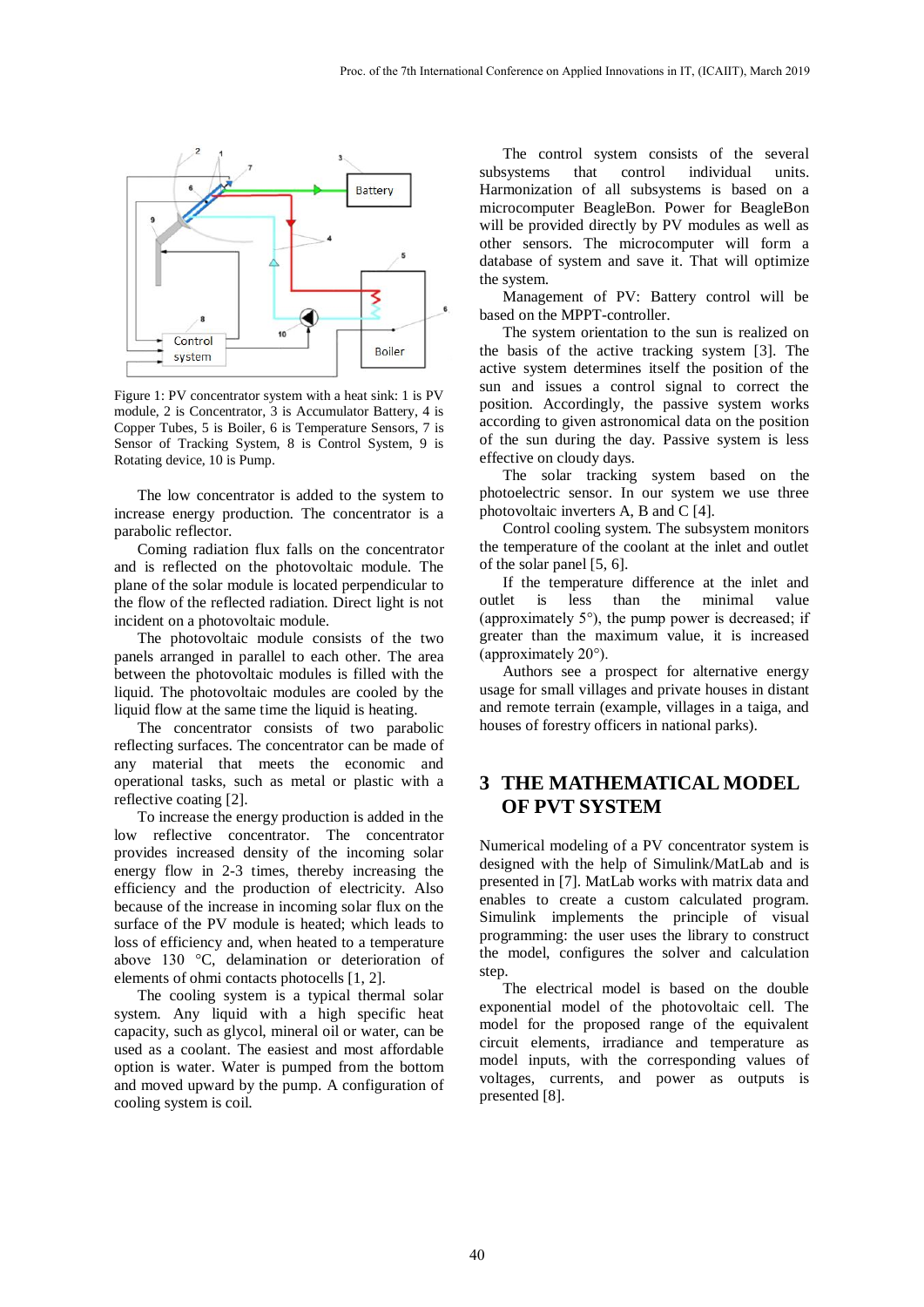The voltage is set by uniformly time-varying signals. The current values are calculated for a definite voltage value at each step. The temperature effect is taken into account when modeling the photocurrent and diode saturation current [9]. Possible differences in the parameters of the diodes in the equivalent circuit are taken into account, as they have a significant impact on open-circuit voltage and power output.

The thermal model bases on the transfer of heat from hot to cold bodies. The model takes into account the heat flow from the heat protective glass flow and heat energy directly to the photovoltaic cells [10, 11]. In the thermal part of the calculated temperature value transmitted to the module and the electric part, wherein on the basis of this temperature is determined by the operating current and voltage.

### **4 THE FIELD TEST FOR PVT SYSTEM**

The field experiment was conducted. The experimental results have shown efficiency of the installation. A great influence on the electrical output has a minimal deviation from the direction of the sun (Fig. 2).



Figure 2: The concept of PVT system with concentrator.

The temperature of the photovoltaic modules was measured prior to testing and was 22 °C, which corresponds to the ambient temperature (Fig. 3).

At the first stage, the heating time of the entire system on a sunny, clear day was monitored using a concentrating system (Fig. 4 and Fig.5).

The temperature of both PV modules is the same (Fig. 4 and Fig. 5) since the concentrator reflects the same stream of sunlight and has an identical design. The tracking system also provides accurate position to the sun, which ensures the equality of energy that

comes to each concentrator. Therefore, thermograms for only one module will be given below.



Figure 3: PV module in the initial state. Module temperature is equal to ambient temperature.



Figure 4: Operating, without cooling: Side A– 10 minutes.



Figure 5: Operating, without cooling: Side B– 10 minutes.

At the second stage, the cooling system was connected, and observations were made on the quality of the cooling system (Fig. 6-8).

After the cooling system has been operating for 10 minutes (Fig. 6), the heating of the module has slightly decreased.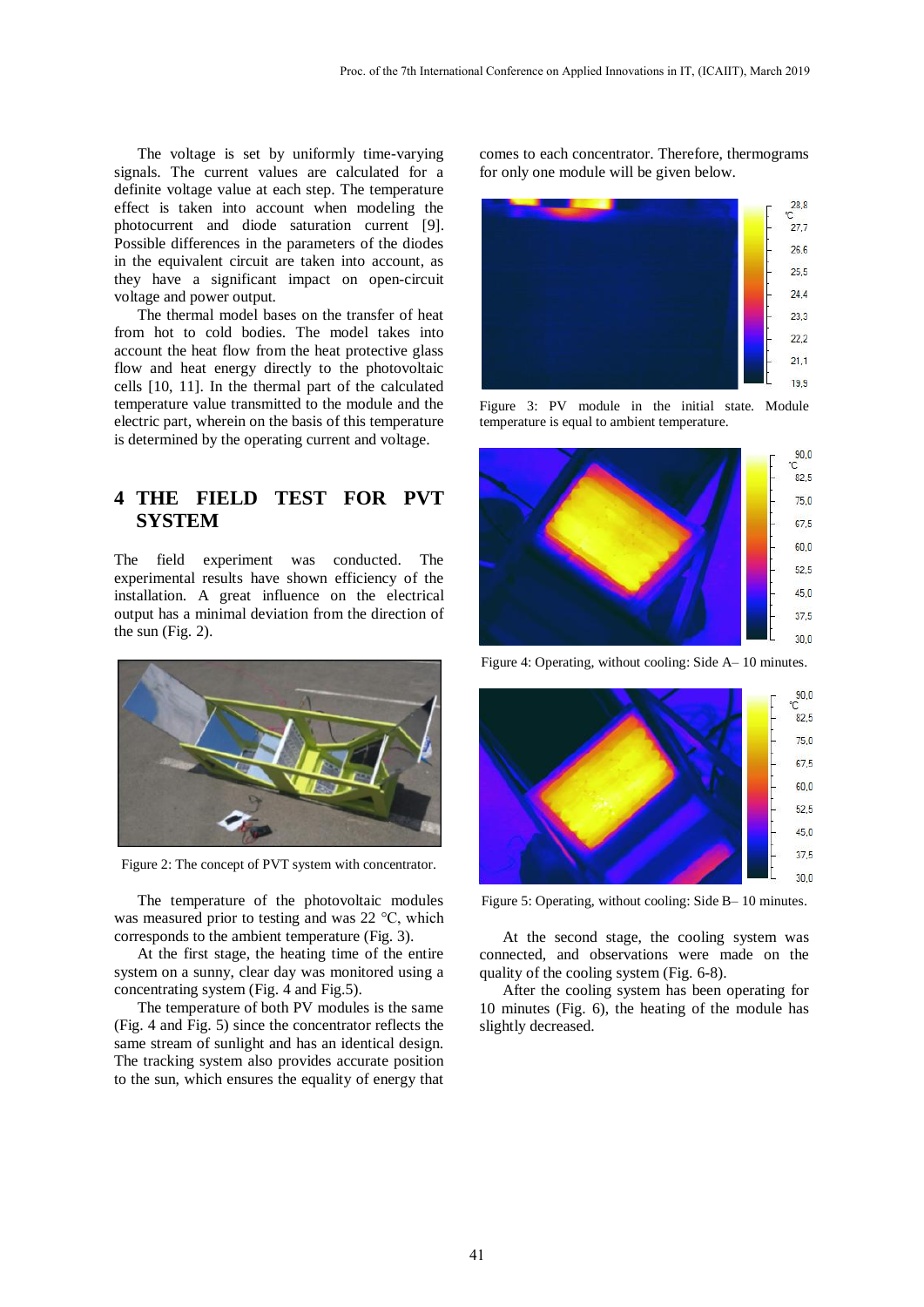![](_page_3_Figure_1.jpeg)

Figure 6: Operating with cooling: side A: Cooling - 10 minutes.

![](_page_3_Figure_3.jpeg)

Figure 7: Operating with cooling: side A: Cooling - 15 minutes.

After the cooling system had been running from 15 minutes (Fig. 7), the heating of the module decreased. Maximum cooling is achieved in the zone of direct contact of the cooling tubes with the module. For better cooling, it is necessary to increase the area of this contact.

![](_page_3_Figure_6.jpeg)

Figure 8: Operating with cooling: side A: Cooling - 50 minutes.

After the cooling system had been operated for 50 minutes (Fig. 8), the system went into balance. The temperature level of the modules remains the same. The average temperature is about 50°C, this mode of operation does not lead to the destruction of the module structure and significant energy loss.

As a result of the field experiment, it was revealed that this system works. The heating of the PV modules surface with a 2-times concentration of solar radiation occurs quickly. Achieving a temperature that is dangerous for a photovoltaic device at a temperature of 90 °C occurs within 10 minutes (Fig. 3-5). When the temperature setting to 60 ° C, power generation decreased by 8,2% and at a temperature of 90 °C decline in power output is 18%. When the cooling is turned on there is a significant cooling (about 30 °C).

According to the results of the experiment can be said that the cooling system is functioning well. To increase the cooling uniformity in the design can be changed or to add absorber, as well to augment the number of turns of the coil. It is possible constructive change of the system to provide more uniform cooling.

### **5 PVT OPERATION MANAGEMENT**

The management system provides for the collection of information about the PVT system, the processing of information and the issuance of control actions. The central control unit is the BeagleBone Black mini-computer. The control system controls the orientation of the sun and cooling.

The priority of the cooling system is to keep the panel temperature below 60 $\degree$  C. At the same time, if possible, the system will circulate in the system to ensure its heating for the consumer.

The priority of the tracking system is the accuracy of the orientation of the position of the sun for uniform and maximum energy production by each concentrator.

The system loop control algorithm is shown in Appendix.

First, the temperature sensor is read and the temperature t0 of the photovoltaic panel is calculated. The mode of operation of the pump is selected depending on what range is the temperature of the panel. For example, if the panel temperature is below 40 °C, cooling is not required and the pump is turned off. When the temperature rises, the pump speed automatically begins to increase, which provides more intensive cooling of the photovoltaic panel.

After performing the control and temperature adjustment, the program proceeds to the execution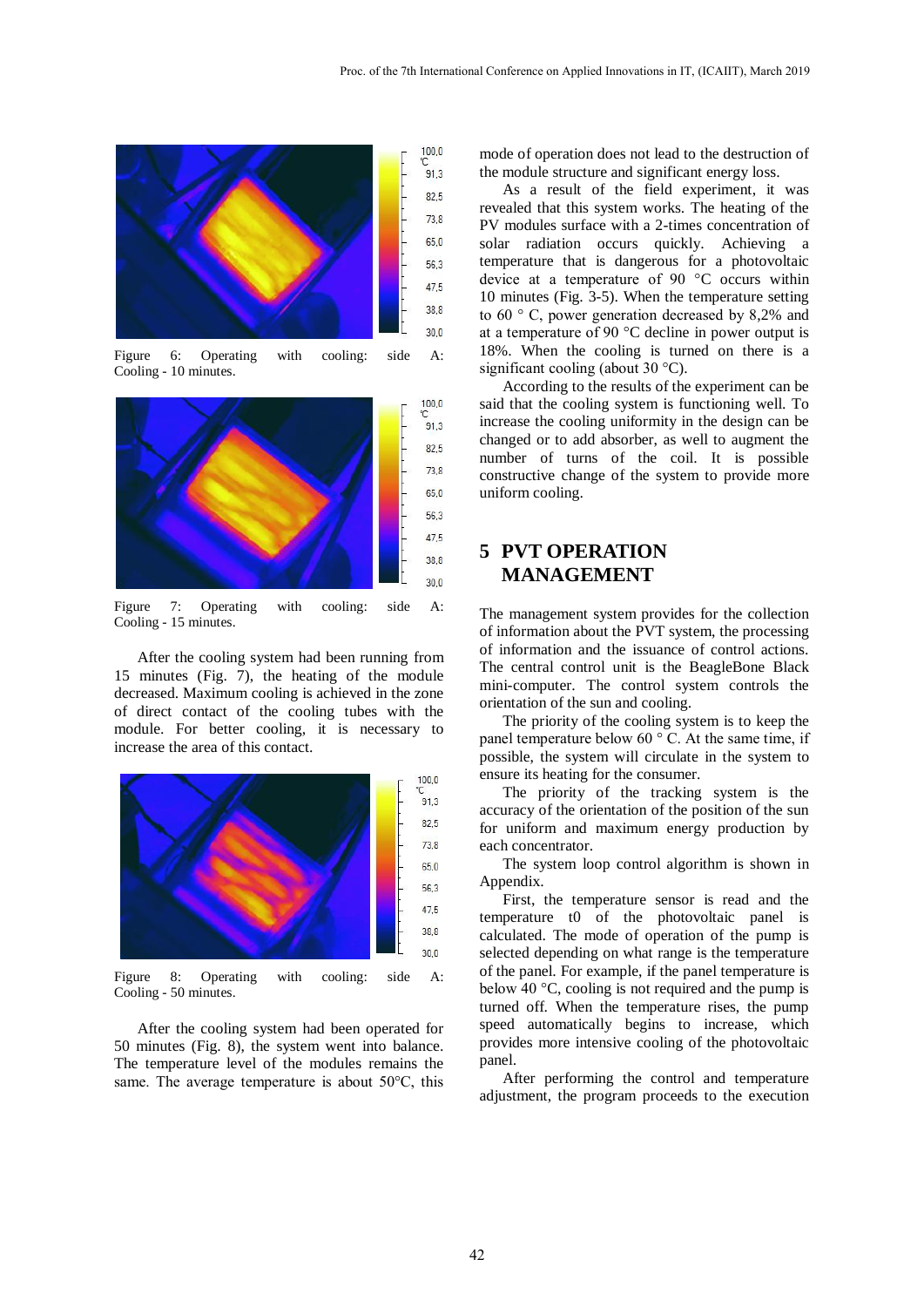of the system positioning algorithm. The solar tracking system based on the photoelectric sensor [4]. In our system we use three photovoltaic inverters A, B and C (Ipv $\_1$  is signal A, Ipv $\_2$  is signal B, Ipv\_3 is signal C). Two obverse of elements A and B define the position of the sun; the third rear element (C) accepts influence of scattered radiation. The signal of the received element C is subtracted from signals of the elements A and B. The device compares the signals and then generates a control signal to the motor (whether to east or to west), which directs the solar battery. The maximal signal from the rear element returns the solar module to its original position at sunrise

#### **6 CONCLUSION**

The proposed solution is a novel and effective PVT system aimed to use in small households as an electrical and thermal source.

To increase the efficiency of the PVT system, several methods have been applied:

- Solar tracking has been used to achieve smooth and highest straight irradiation.
- The parabolic solar concentrator has been used to increase the amount of incoming solar irradiation. As the negative impact such method leads to overheating of the PV module surface.
- The cooling system has been used to remove redundant and dangerous heat from the PV module surface and used in the house heating system.
- Control and monitoring system has been implemented under BeagleBone Black microcomputer. Such a platform is relatively cheap, flexible and easy to deploy.

The proof of concept has been implemented and tested under natural conditions. Experimental results show that usage of the proposed combined PVT system with an included parabolic concentrator and cooling system leads to a significant rise of the converting solar energy.

#### **REFERENCES**

[1] T. Markvart and L. Castafier,"Practical Handbook of Photovoltaics: Fundamentals and Applications" Elsevier Science Ltd., 2003, p. 985.

- [2] H.A. Zondag, "Flat-plate PV-Thermal collectors and systems: A review", Renew Sustain Energy Rev, 12, 2008, pp. 891-959.
- [3] L. Chia-Yen, Ch. Po-Cheng, Ch. Che-Ming and L. Chiu-Feng, "Sun tracking systems: A review", Sensors, no. 9, 2009, pp. 3875-3890.
- [4] M. Kitaeva, A. Yurchenko and A. Okhorzina, "Efficiency of PV systems with solar trackers for Russian regions", Proceedings: 7th International Forum on Strategic Technology, Tomsk: TPU Press, vol. 2, 2012, p. 103-106.
- [5] P. Dupeyrat, C. Mnzo, M. Rommel and H.M Henning, "Efficient single glazed flat plate photovoltaic–thermal hybrid collector for domestic hot water system" Solar Energy, vol. 85, 2011, pp. 1457-1468.
- [6] M. Rosa-Clot, P. Rosa-Clot and G.M. Tina "TESPI: thermal electric solar panel integration" Solar Energy., vol. 85, 2011, pp. 2433-2442.
- [7] A. Okhorzina, A. Yurchenko and N. Bernhard, "Numerical modelling of a PV concentrator system based on a dual-diode cell model taking into account cooling by a heat sink" Proceedings of 31st European Photovoltaic Solar Energy Conference and Exhibition, WIP Munich, 2015, pp. 1444-1447.
- [8] T. Salmi et al., "Matlab/Simulink based modelling of solar photovoltaic cell". International journal of renewable energy research, vol. 2, no. 2, 2012, p. 6.
- [9] H.L. Tsai, C.S. Tu and Y.J. Su, "Development of generalized photovoltaic model Using Matlab/Simulink, WCECS 2008, San Francisco, USA, p. 6, October 2008.
- [10] K. Kant, A. Shukla, A.Sharma and P.H. Biwol, "Heat transfer studies of photovoltaic panel coupled with phase change material", Solar Energy, vol. 140, 2016, pp. 151-161.
- [11] N. Gakkhar, M.S.Soni and S, Jakhar, "Analysis of water cooling of CPV cells mounted on absorber tube of a Parabolic Trough Collector" Energy Procedia, vol. 90, pp. 78-88, Desember 2016.